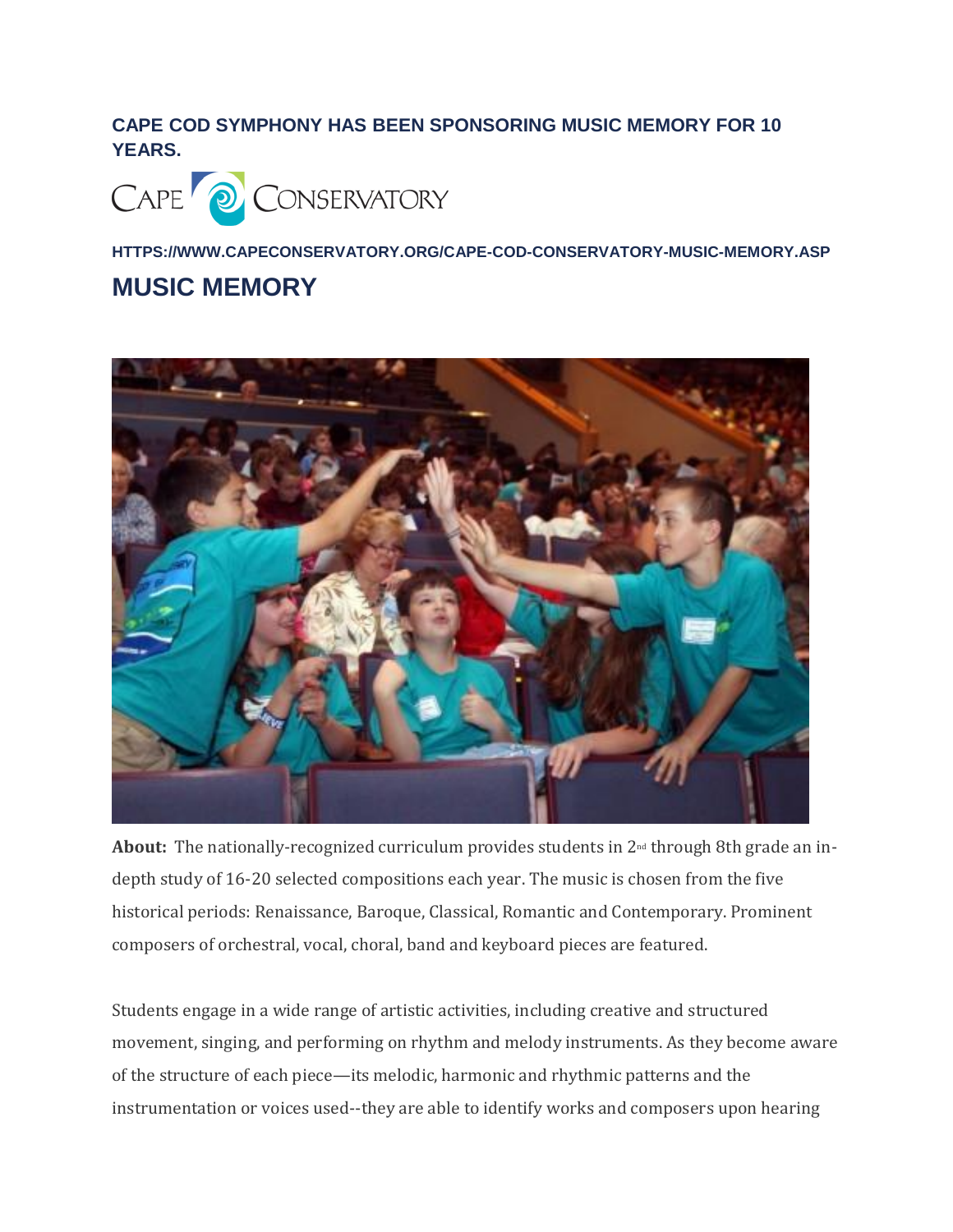only a few bars. Students develop critical thinking, pattern recognition, emotional involvement and creative expression skills.

**The Competition:** The year-long Music Memory curriculum culminates in a *Name-That-Tune* style competition featuring the Cape Symphony Orchestra. Free of charge to participating schools.

**For Teachers:** The Cape Conservatory provides specialized training sessions with a teacher who has worked extensively with the program, at no cost. Music teachers receive an education packet, including Video Maps, recordings, lesson plans and more purchased by their schools. Video Maps are visual animated guides for young listeners to help them easily understand how the music is constructed.



**Snapshot**

**What:** Music Appreciation Program, Team Competition & Field Trip to the Symphony

**For:** Students, Grades 3-6

**From:** Participating Cape & Islands Schools

**When**: Wed., May 30, 2018 | 11am